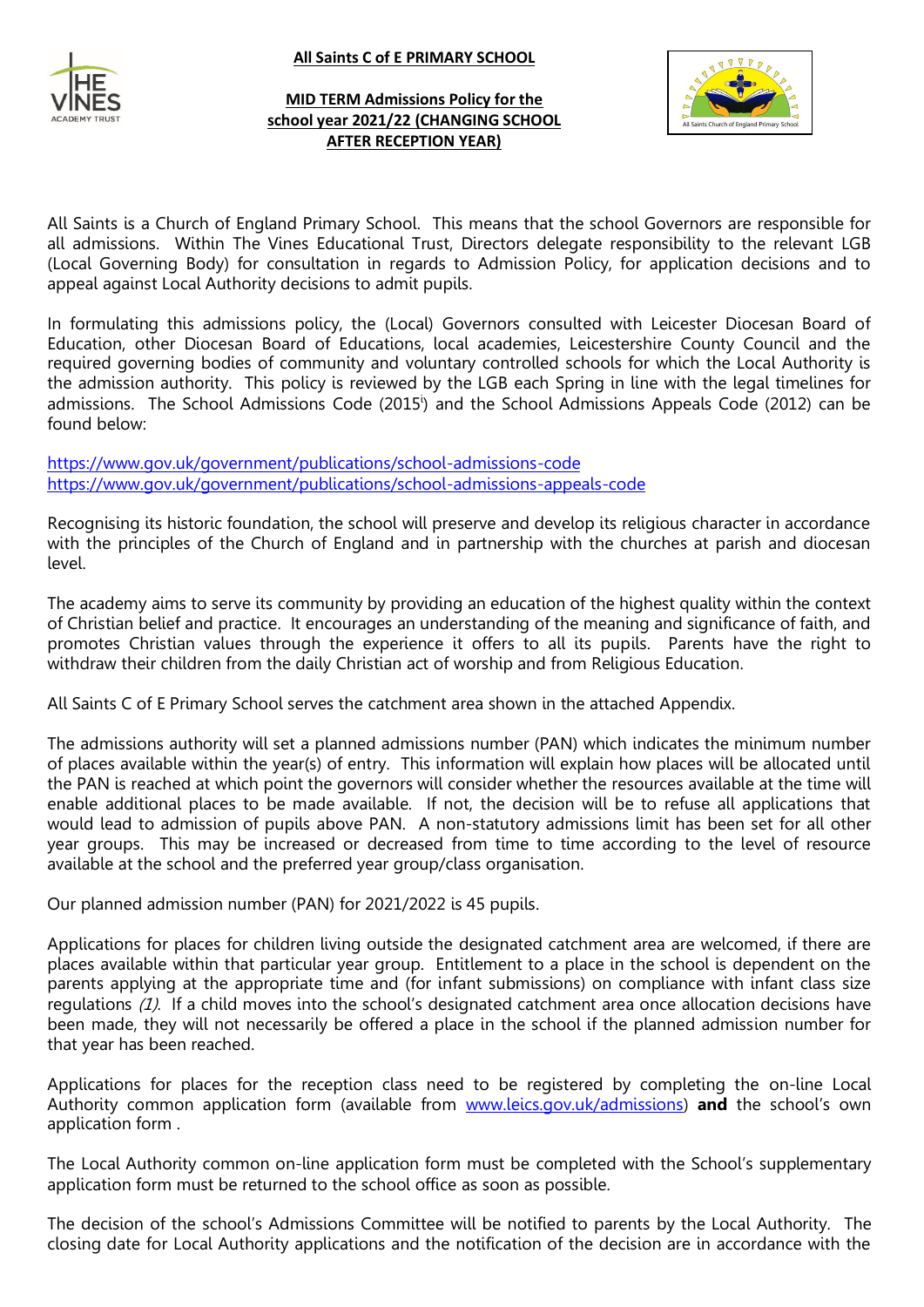Co-ordinated Admissions Scheme (2). Late applications will not be offered a place within the school if the infant class has thirty pupils, regardless of distance to the next nearest available school. Any application received after the closing date will be treated as a mid-term application and places will be allocated according to the school's admissions criteria and planned admission number (PAN) for that year.

Pupils are admitted to the school as follows:

Children are admitted in the August of the academic year in which they will be five. Parents may request deferred or delayed entry in writing, accompanied where possible with lead professional documentation supporting the request. Deferred entry = a request to seek a start later in the school year, but no later than the start of the summer term. *Delayed entry*= a request to the admitting authority seeking to apply and start a year later from reception.

When there are more applications than there are places available, the governors will admit pupils according to the following criteria which are listed in order of priority. If there are fewer applications than places, then no application is refused. If there are too many requests, priority will be given to children in the appropriate age-range, whose parents applied on time, in the following order

- 1. Children with an Education, Health and Care Plan (or Statement of Special Educational Need) naming the school/academy – such children will be admitted even if this means exceeding the agreed PAN.
- 2. A child who is 'looked after  $(3)$ ' or 'previously looked after.' Previously looked after children are children who were looked after, but ceased to be so because they were adopted (4) or became subject to a residence order  $(5)$  or special guardianship order  $(6)$ .
- 3. Pupils who have a serious medical condition or exceptional social or domestic needs. (Professional documentation accompanying the application will be required). Examples of exceptional needs include:
	- A child whose parent's occupation has an enforcement role which may bring the parent into conflict with parents of children attending their local school and therefore needs to attend the alternative school.
	- A child whose parent has recently died or is suffering from a serious illness.
	- A child who has suffered severe bullying which is recognised by the present or most recent school as an ongoing problem and which is having significant effect on the child's health.
	- A child with a serious medical condition which would make the preferred school particularly suitable
	- A child who has been abused and placed on the child protection register and who needs to attend an alternative school to avoid the abuser

This list is not exhaustive, and each case will be considered on its individual merits.

- 4. Pupils who live in the designated catchment (See appendix). The child's place of residence is taken to be the parental home.
- 5. Pupils who will have an older sibling attending the school at the time of admission. (Older siblings include brothers or sisters, half brothers or sisters, step brothers or sisters, adopted children, fostered children, children of partners living together or any other child who permanently resides at the parental home and for whom the parent has parental responsibility).
- 6. Pupils of families whose parents are regular practising members of the Church of England or another Christian denomination. A letter of support from the Parish Priest is required to support this criterion
- 7. Pupils of families whose parents are regular practising members of another faith. A letter of support is required from the Faith leader is required to support this criterion

In the event of over subscription, places will be allocated within that particular criterion (as listed above) by a method of random selection (drawing lots) that will be observed by an independent witness.

In exceptional cases the school has the right to withdraw an offer of a place where a parent has not responded to an offer within 21 days, or where the place has been obtained by false information, for example an incorrect address or date of birth. Offers of places may also be withdrawn if they were based on an address and the parent's address changes before the child is admitted. For example, if a child was offered a place and the family moves out of catchment before admission takes place, the offer of the place is withdrawn. This is regardless of numbers in the school and whether or not other requests have been refused.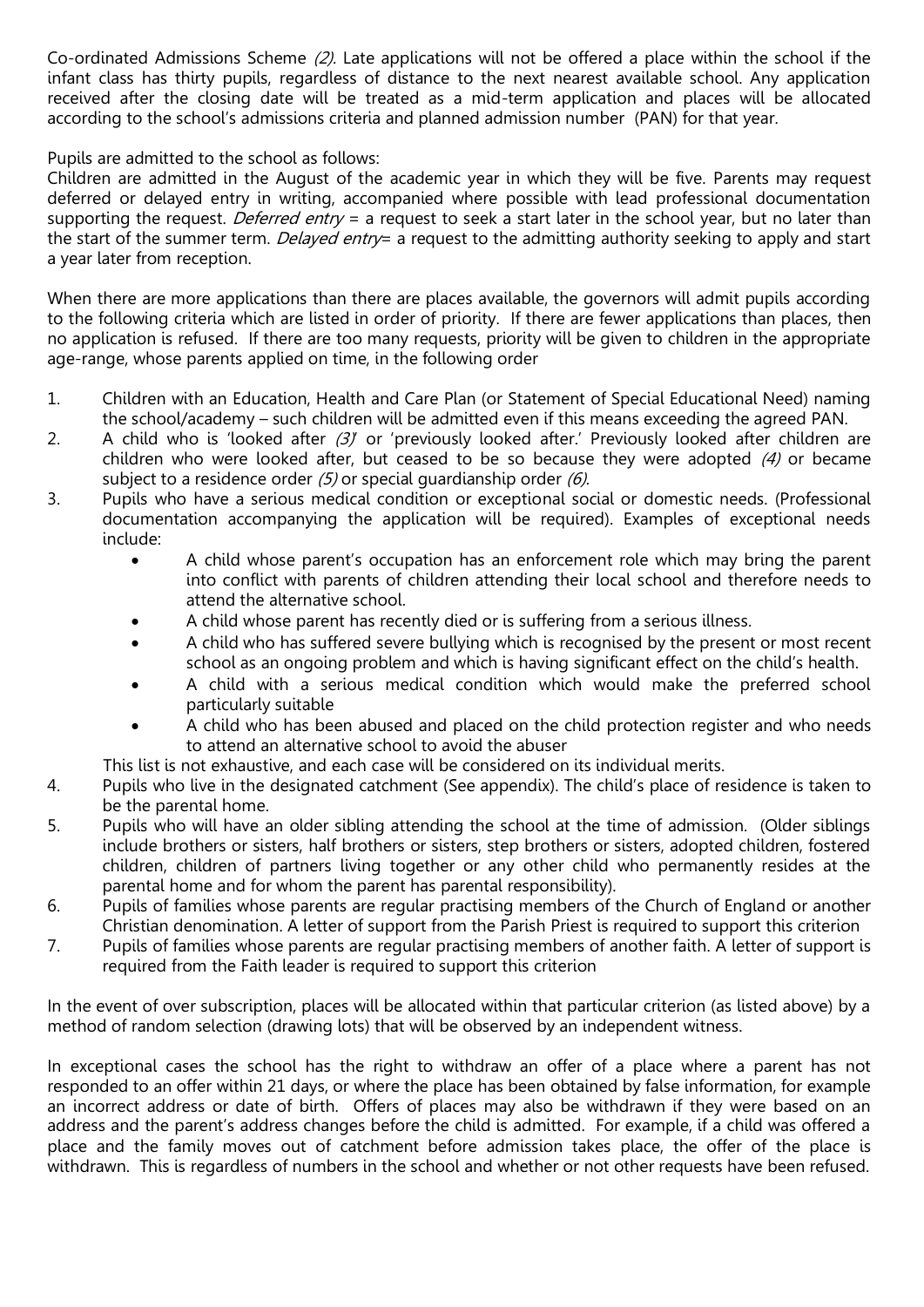### **Waiting Lists**

During the normal admissions round it is always necessary to complete a Local Authority Common Application form to apply for a school place Registering interest with the school on a 'waiting list' before the admissions round guarantees neither a place nor priority within the oversubscription Criteria. Offers of places will be made by the Local Authority on the school's behalf.

If the school/academy is oversubscribed for children due to start in 2021/22 a waiting list will be **maintained**. The position on the list will be determined by applying the published over-subscription criteria and not by date of receipt. Each name added will require the list to be re-ranked. The existence of a waiting list does not remove the right of appeal against any refusal of a place from any unsuccessful applicant.

Names will only be removed from the list if a written request is received, or if the offer of a place that becomes available is declined. Looked after children and previously looked after children as defined within this policy, children who are the subject of a direction by a local authority or who are allocated to a school in accordance with a Fair Access Protocol will take precedence over any child on the waiting list and are admitted as 'exceptions'

If the Admissions Committee are unable to offer a place the parents/carers have the right to appeal**. Appeals should be sent to: Diocesan Director of Education, St. Martins House, 7 Peacock Lane, Leicester, LE1 5PZ.** 

Notes:

- (1) Education (Infant Class Sizes) (England) Regulations 1998
- (2) The Co-ordinated Admissions Scheme is available for inspection through Allocations, Leicestershire County Council, County Hall, Glenfield, Leicestershire, LE3 8RF
- (3) A 'looked after child' is a child who is (a) in the care of a local authority, or (b) being provided with accommodation by a local authority in the exercise of their social services functions (see the definition in Section 22(1) of the Children Act 1989) at the time of making an application to a school.
- (4) Under the terms of the Adoption and Children Act 2002. See Section 46 (adoption orders).
- (5) Under the terms of the Children Act 1989. See Section 8 which defines a "residence order*"* as an order settling the arrangements to be made as to the person with whom the child is to live.
- (6) See Section 14A of the Children Act 1989 which defines a "special guardianship order*"* as an order appointing one or more individuals to be a child*"*s special guardian (or special guardians).

Full consultation review 2021 or earlier if changes required.

**Appendix 1**: map of designated catchment

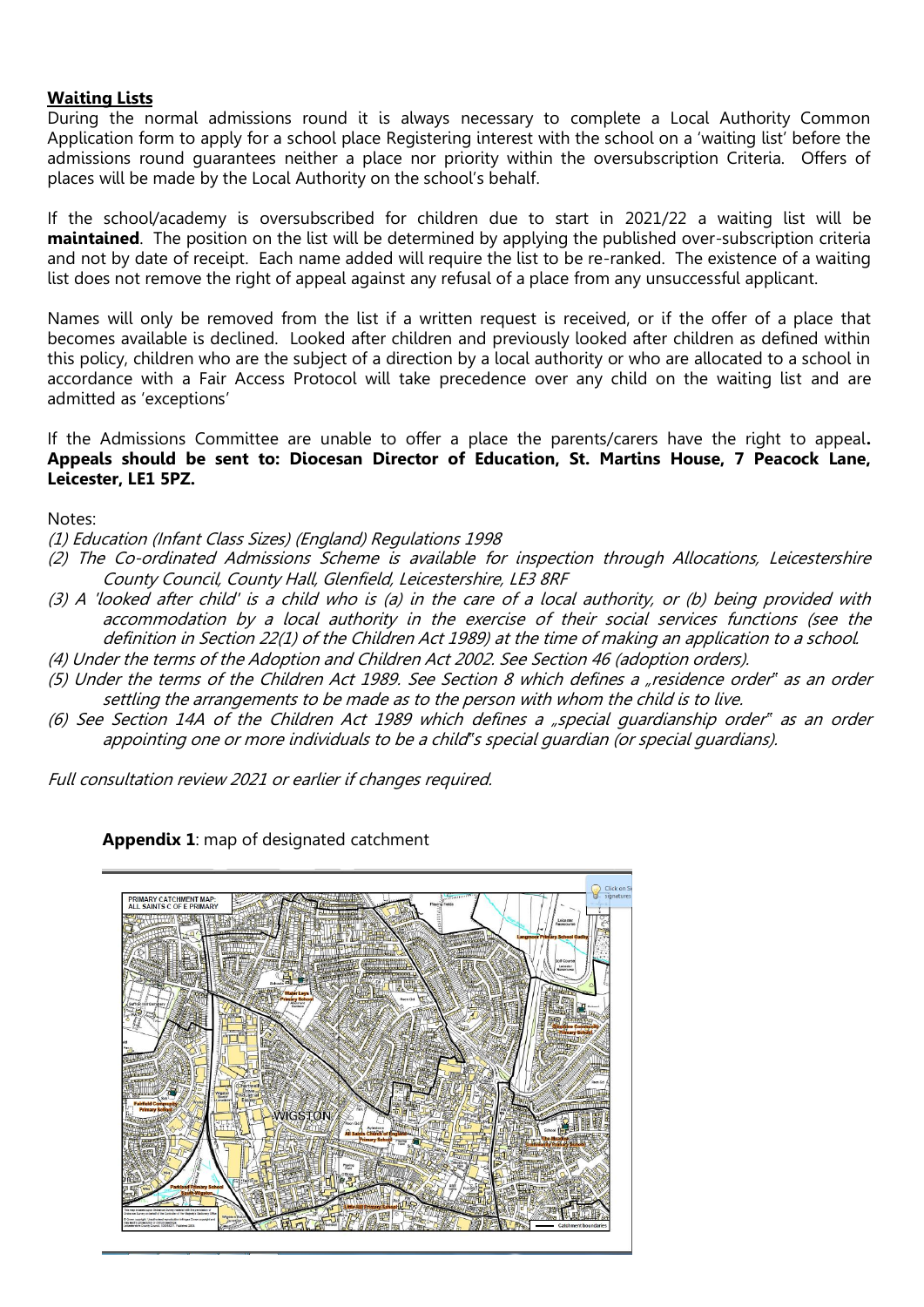**Appendix 2:** copy of school's supplementary admissions application form



## **ALL SAINTS CHURCH OF ENGLAND PRIMARYSCHOOL LONG STREET, WIGSTON, LEICESTER, LE18 2AH**

THIS FORM IS FOR SCHOOL USE ONLY. YOU MUST COMPLETE THE LEICESTERSHIRE COUNTY COUNCIL ADMISSION FORM ON-LINE AT [www.leics.gov.uk/admissions](http://www.leics.gov.uk/admissions)

# **APPLICATION FOR ADMISSION TO ALL SAINTS SCHOOL**

| M/F |
|-----|
|     |
|     |
|     |

If this section is completed, a letter from your Parish Priest/Minister should accompany this application for the application to be considered under section 6 of the Admissions Criteria

Are the Parents/Guardians active worshipping members of a church? YES/NO

If YES, please state which church ……………………………………………………………………………..

# **ALL APPLICANTS**

Does the child have a brother or sister attending this school? YES/NO

If yes, please state name: ……………………………………………………………………….…………………...

Please state any other reasons for attending this school in preference to another:

………………………………………………………………………………..…….………..…………………………………..

…………………………………………………………………………………………………….………………………………

Signed: ……………………………………………………………. Date………………………………….……………..

A School Prospectus is available on the school website [www.allsaintscofe.leics.sch.uk](http://www.allsaintscofe.leics.sch.uk/)